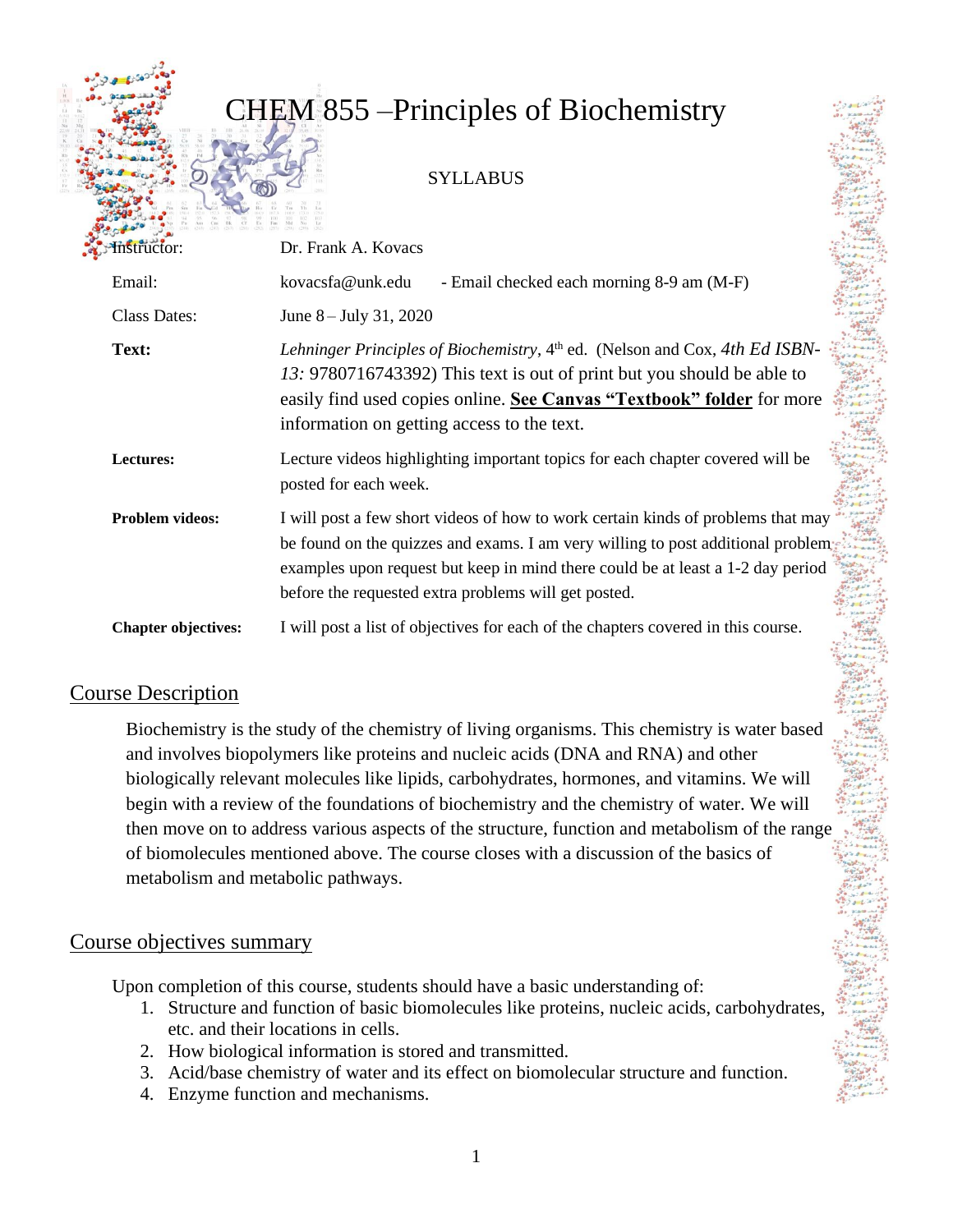- 5. Structure and function of lipids.
- 6. Structure and function of biological membranes.
- 7. The metabolism of the breakdown of glucose to produce ATP as an example of how metabolism works.

### Grading Policy

Your grade will be based on the number of accumulated points as a percentage of the total possible number of points according to the distribution given below:

| Quizzes                                      | 6 at 12 pts ea.          | 72  |
|----------------------------------------------|--------------------------|-----|
| <b>BioChemQuiz</b><br>Development/Discussion | 14 at 5 pts ea.          | 70  |
| Term Project                                 |                          | 100 |
| Exams                                        | 2 exams - 200 points ea. | 400 |
| Total                                        |                          | 647 |

**Grading -** Grades will be assigned using the following grading scale: A  $(93-100\%)$ , A- $(90-92\%)$ , B+ (88-89%), B (83-87%), B- (80-82%), C+ (78-79%), C (73-77%), C- (70-72%), D+ (68-69%), D (63- 67%), D- (60-62%), and F (below 60%).

**Exams** - The exams will be given in 2 parts.

- o **Part 1 (100 pts)** will be given on Canvas and will be *True/False, Multiple-Choice, and Matching* (40 questions). These will be timed exams and you will have exactly **75 minutes** to complete it (exam will be set to auto-submit). They will also be set to one question at a time with no backtracking.
- o **Part 2 (100 points)** will be an *Essay* exam made of 5 questions each worth 20 points. These will be timed exams and you will have exactly **60 minutes** to complete it (exam will be set to autosubmit). **This part will require use of the Lockdown Browser.**

**Quiz** - A quiz will be posted for each week covering the chapters for that week via Canvas. There will be no quiz for the week of the exam. They will be available from the beginning of the course and closed by the end of the day on Sunday of the week to which they are assigned.

**BioChemQuiz** – Part of mastering a subject is learning how to ask and answer good questions about that subject. You will need to develop a 3 question BioChemQuiz each week for discussion by the class. These quizzes will be Multiple Choice. I have posted a handout describing this assignment in more detail. It contains a sample quiz to give you more information on how to approach this assignment. You will post your quiz as a Word Doc using the format shown in the handout on the BioChemQuiz Discussion Board. You should then review the quizzes of 2 classmates and post comments under their submission.

To receive full credit, your BioChemQuiz must be posted the end of day (11:59pm) on Thursday (**2.5 pts will be deducted if you miss this deadline**) and your comments must be posted by the end of the day on Sunday of each week they are assigned (**2.5 pts will be deducted if you miss this deadline)**. Pay close attention to the due dates in Canvas because most weeks will have more than one quiz due.

**Term Project (Educator Option)** - At the graduate level, one must develop the ability to create original instructional material from existing knowledge. As a term project, you are required to write an "original"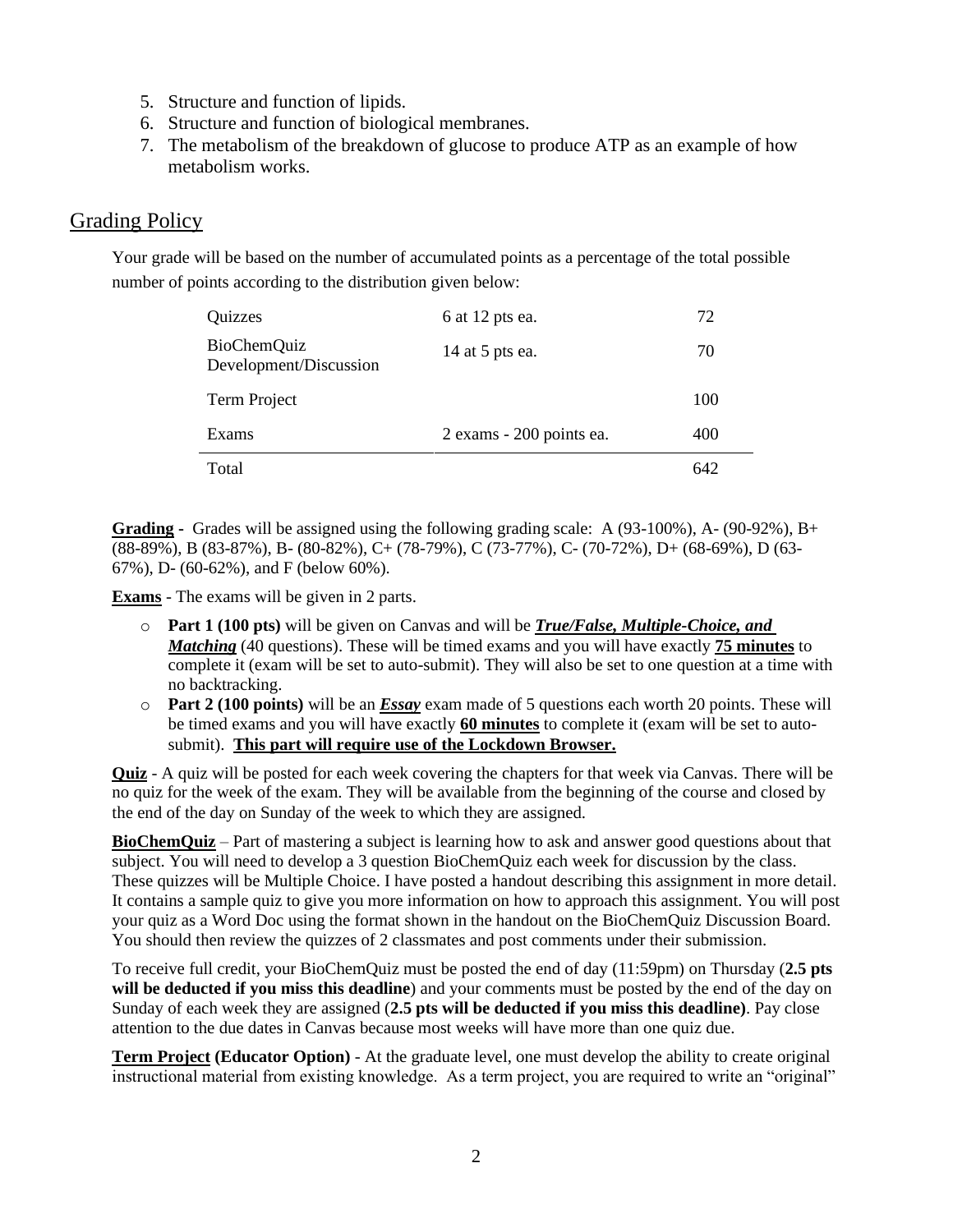2-3 day lesson plan that introduces and/or reinforces one or more concepts from the covered material. Your write-up should include a

- 1. Lesson plan summary in the format that you would turn in to your principal or department head,
- 2. Detailed outlines (with full explanations of any example problems) of any lectures
- 3. Full descriptions and "teacher notes" for any demonstrations
- 4. Complete handouts for any lab experiments (include a background section, procedural instructions for students, additional notes for teachers, and information on chemical hazards, safety, and storage considerations)
- 5. Homework assignments and
- 6. Quizzes.

See schedule for due date.

**Term Project (Literature Research Option)** - At the graduate level, chemistry professionals must develop the ability to analyze and communicate material directly from original research reports to a lessspecialized audience. As a term project, you are required to write a 1,500-word-minimum summary and analysis of a full-length literature article published in the past two years on biochemistry research. Se schedule for due date.

# Course Policies

**Policy on plagiarism:** Anyone caught plagiarizing any exercise will receive a 0 for that exercise; subsequent violations will result in referral to the Vice Chancellor for Academic Affairs for dismissal from the university.

**Policy on incomplete:** To be considered for an incomplete in Chemistry 855:

1. You must submit the reasons you cannot complete the scheduled work. This must include a copy of your class schedule and description of your responsibilities outside the classroom. This should be done in writing and include confirmation from your employer or doctor when appropriate.

2. You must specify the assignments you have missed and a schedule of plans to complete them.

3. You must submit a copy of the above information to the Chair of the Department of Chemistry and the Dean of Natural and Social Sciences.

4. Upon completion of items 1-3, your request for an incomplete will be considered.

I expect all students to progress through the requirements for CHEM 855 in a timely fashion. Unless your circumstance is quite remarkable, do not consider an incomplete.

**Tests and quizzes** will not be rescheduled without valid reason.

**Students with Disabilities** It is the policy of the University of Nebraska at Kearney to provide flexible and individualized reasonable accommodation to students with documented disabilities. To receive accommodation services for a disability, students must be registered with UNK Disabilities Services Coordinator, David Brandt, in the Academic Success Office, 163 Memorial Student Affairs Building, 308-865-8214 or by email unkdso@unk.edu

**Students Who are Pregnant** It is the policy of the University of Nebraska at Kearney to provide flexible and individualized reasonable accommodation to students who are pregnant. To receive accommodation services due to pregnancy, students must contact Cindy Hayes in Student Health, 308-865-8218. The following link provides information for students and faculty regarding pregnancy rights. <http://www.nwlc.org/resource/pregnant-and-parenting-students-rights-faqs-college-and-graduate-students>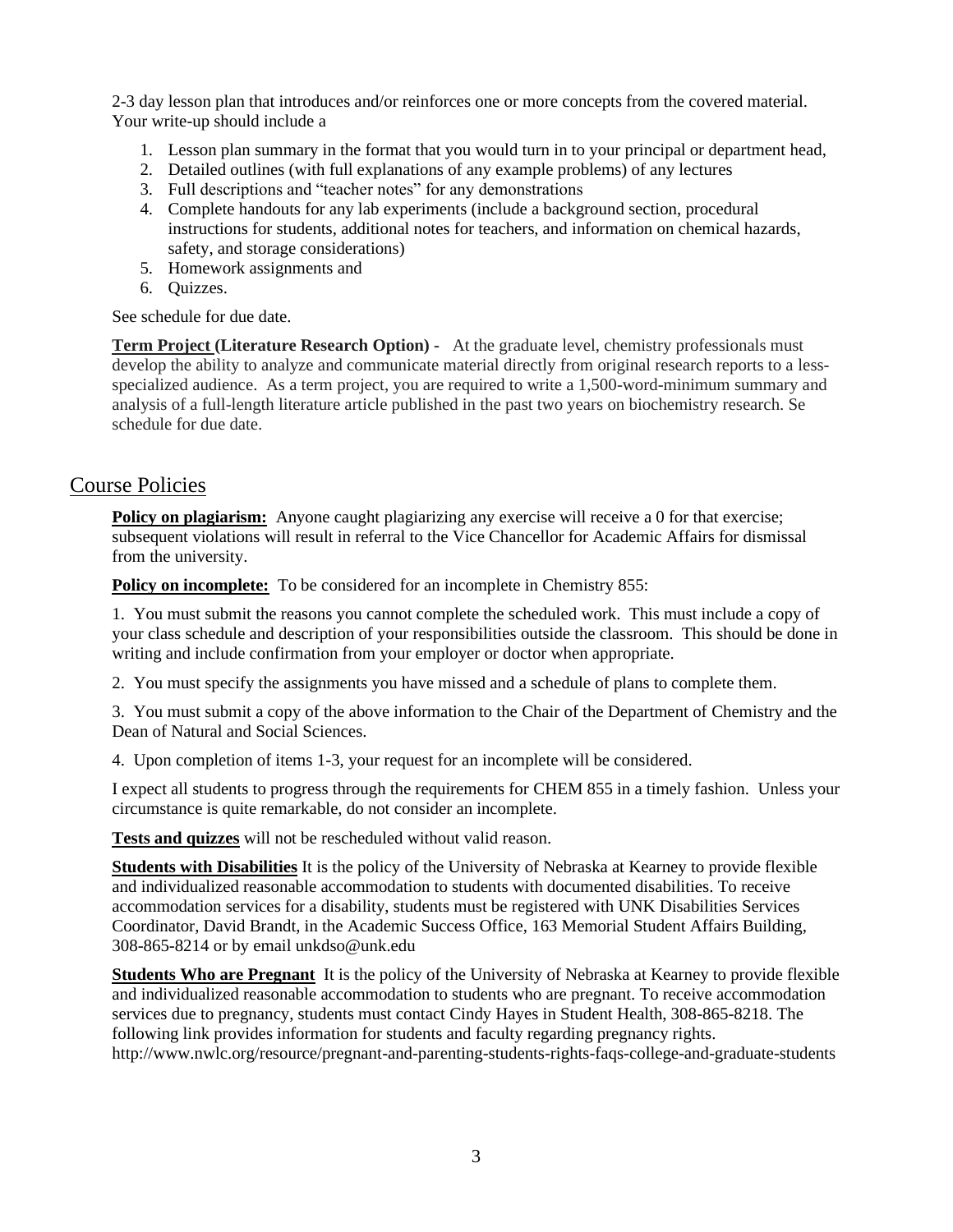#### **Reporting Student Sexual Harassment, Sexual Violence or Sexual Assault**

Reporting allegations of rape, domestic violence, dating violence, sexual assault, sexual harassment, and stalking enables the University to promptly provide support to the impacted student(s), and to take appropriate action to prevent a recurrence of such sexual misconduct and protect the campus community. Confidentiality will be respected to the greatest degree possible. Any student who believes she or he may be the victim of sexual misconduct is encouraged to report to one or more of the following resources:

Local Domestic Violence, Sexual Assault Advocacy Agency 308-237-2599

Campus Police (or Security) 308-865-8911Title IX Coordinator 308-865-8655

Retaliation against the student making the report, whether by students or University employees, will not be tolerated.

If you have questions regarding the information in this email please contact Mary Chinnock Petroski, Chief Compliance Officer (petroskimj@unk.edu or phone 8400).